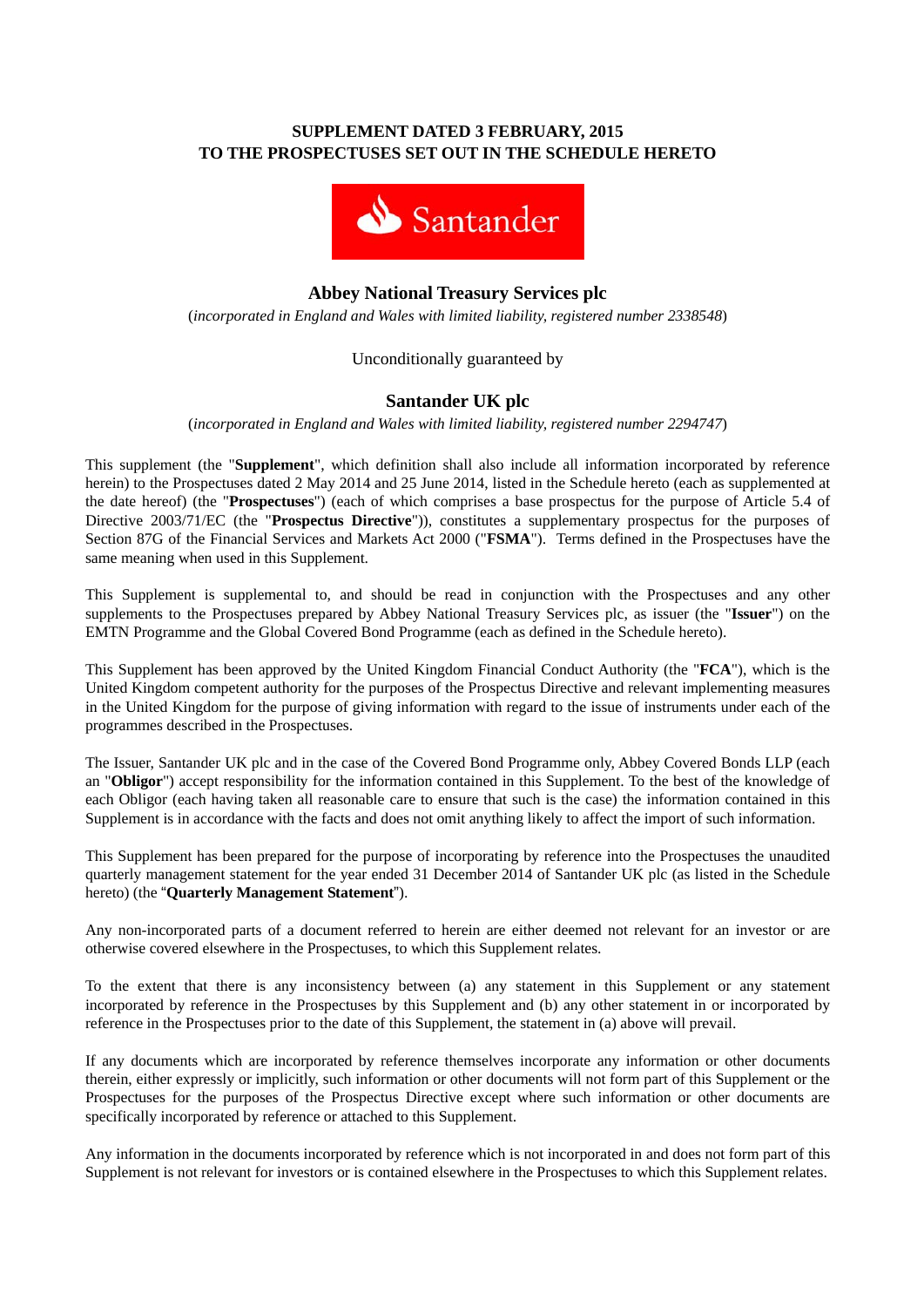Save as disclosed in this Supplement and the Prospectuses, no significant new factor, material mistake or inaccuracy relating to information included in the Prospectuses has arisen or been noted, as the case may be, since the publication of the Prospectuses.

In circumstances where Sections  $87Q(4) - (6)$  of the FSMA apply, investors who have agreed to purchase or subscribe for securities before this Supplement is published have the right, exercisable before the end of the period of two working days beginning with the working day after the date on which this Supplement was published, to withdraw their acceptances by sending a written notice of withdrawal (which must include the full name and address of the person or entity wishing to exercise such statutory withdrawal right and identify the transferable securities to which that statutory withdrawal right relates) by electronic mail to wholesalemarketslegal@santandergbm.com.

### **PUBLICATION OF QUARTERLY MANAGEMENT STATEMENT**

On 3 February 2015, Santander UK plc published its Quarterly Management Statement. The following sections of the Quarterly Management Statement are hereby incorporated in, and form part of, the Prospectuses:

- (a) the content of Appendix 2 appearing on page 22; and
- (b) the section entitled "IFRIC 21 adoption" appearing on page 18.

Copies of the Quarterly Management Statement have been submitted to the National Storage Mechanism (available for viewing at: www.hemscott.com/nsm.do).

The relevant sections of the Quarterly Management Statement referred to above are also available at: http://www.santander.co.uk/uk/about-santander-uk/investor-relations/santander-uk-plc/.

#### **GENERAL**

This Supplement will be published on the website of the London Stock Exchange at the following link: http://www.londonstockexchange.com/exchange/news/market-news/market-news-home.html.